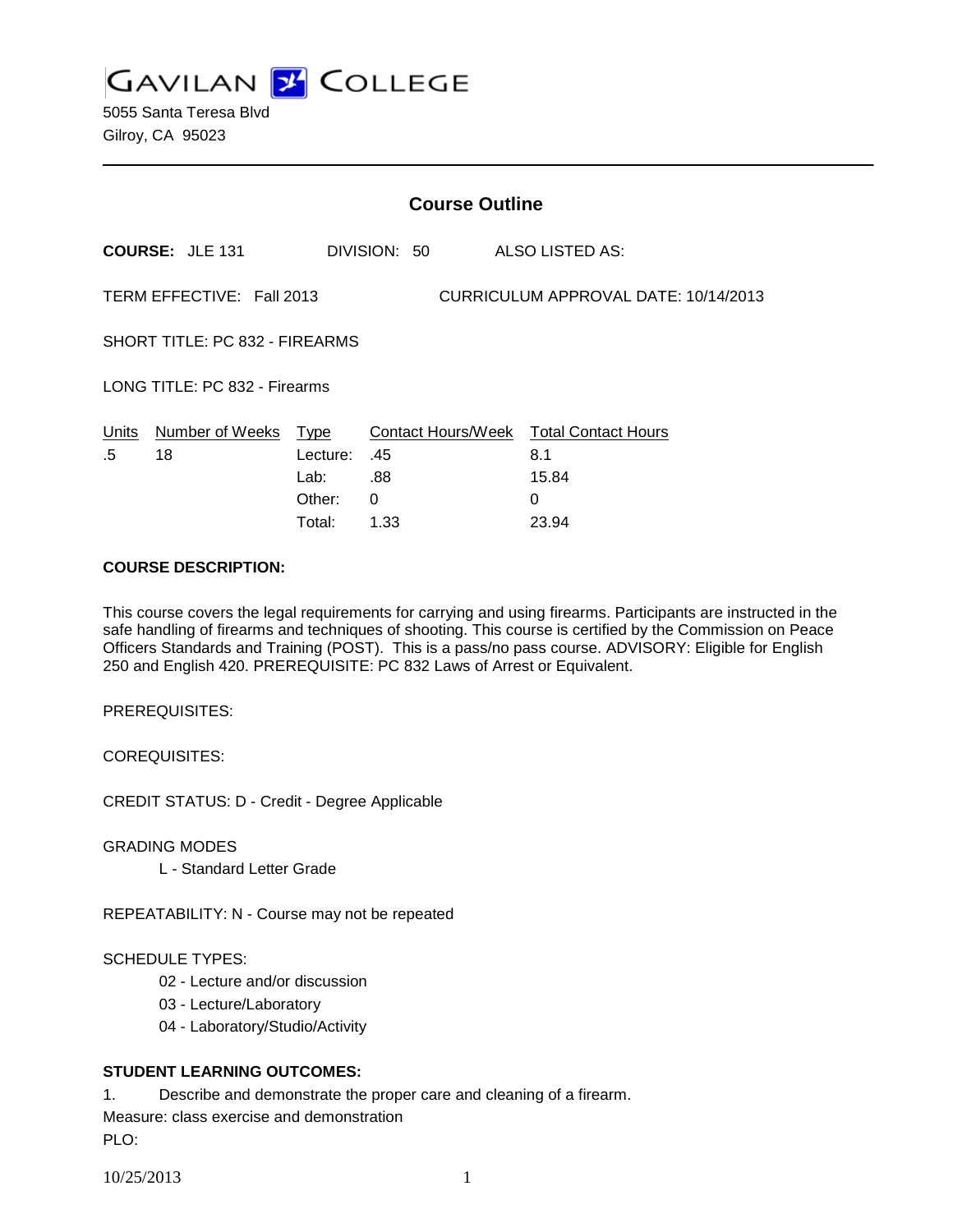ILO: 2.3.7 GE-LO: Year assessed or anticipated year of assessment: 2013

2. Describe all major parts and functions of semiautomatic and revolver handguns.

Measure: oral exam

PLO:

ILO: 2,3,7

GE-LO:

Year assessed or anticipated year of assessment: 2013

3. Illustrate the principles of good markmanship. Measure: skills exam PLO: ILO: 1,2, 7

GE-LO:

Year assessed or anticipated year of assessment: 2013

4. Choose the proper shooting position for each situation.

Measure: skills exam PLO: ILO: 2, 3, 7 GE-LO: Year assessed or anticipated year of assessment: 2013

5. Demonstrate and practice skills learned regarding firearms safety and marksmanship.

Measure: demonstration and skills exam PLO: ILO: 2,1,3 GE-LO: Year assessed or anticipated year of assessment: 2013

6. Apply the POST minimum requirements for firearms training for peace officers in the State of California. Measure: skills exam PLO: ILO: 2, 3,7 GE-LO: Year assessed or anticipated year of assessment: 2013

# **CONTENT, STUDENT PERFORMANCE OBJECTIVES, OUT-OF-CLASS ASSIGNMENTS**

Curriculum Approval Date: 10/14/2013

4 Hours

- I. Firearms
- a. Firearms Safety
- 1. Safe handling of handguns
- b. Handgun Familiarization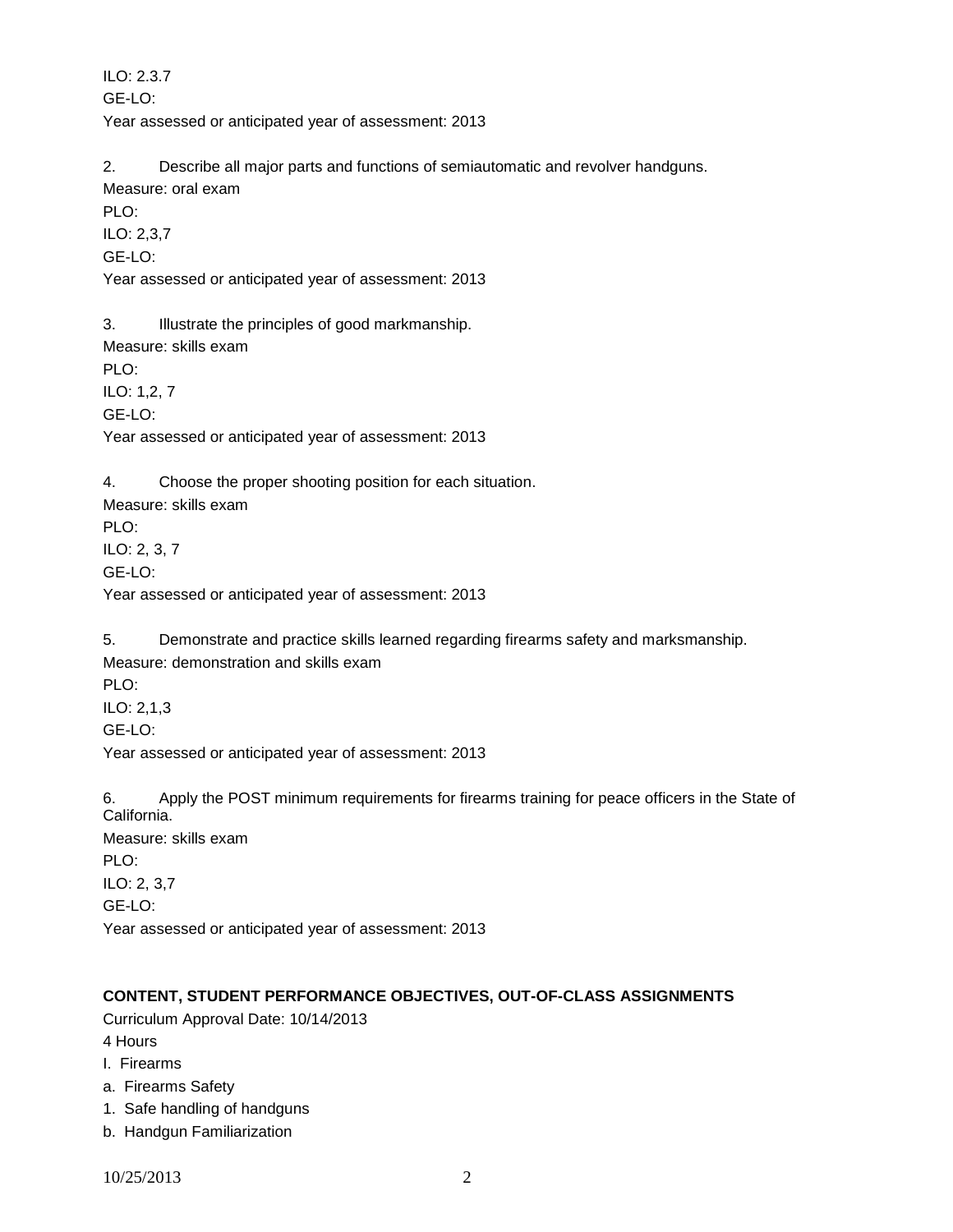- 1. Major parts and functions of semi-automatic and revolver handguns
- c. Care and cleaning
- 1. Proper care and cleaning of handguns

Peace officers must know the workings, the capabilities, and limitations of firearms in order to operate them safely and effectively. They must also know how to properly inspect, clean, and care for their firearms to ensure that they function safely and effectively.

4 Hours

- II. Firearms Shooting Principles
- a. Principles of good marksmanship
- 1. Stance
- 2. Grip
- 3. Breath Control
- 4. Sign Alignment
- 5. Trigger Control
- 6. Follow-through
- b. Shooting positions
- 1. Crouch
- 2. Point Shoulder
- 3. Barricade (strong and weak hand)
- 4. Prone
- 5. Kneeling

6. Hip

Peace officers must comprehend and practice the fundamental skills of firing firearms to be effective in reactive and precision situations during live fire exercises.

15 Hours

- III. Firearms Range
- a. Demonstrate/Practice

An exercise test developed by POST that specifically prescribes the PC 832 course of fire, which requires the student to demonstrate basic handgun shooting principles under daylight conditions. The student is required to tactically load and reload the handgun using the loading device authorized by the presenter and successfully clear any malfunctions that may occur during the course of fire.

1 Hours

POST Examination

a. Required exercise testing for each format is set forth in the Training and Testing specifications. The student is required to successfully pass each exercise test outlined for the specific course of instruction in which the student is enrolled.

b. Students are required to comply with every aspect of presenter safety procedures and or protocols during firearms training and testing.

NOTE: Because of the integrated nature of the lab/lecture method of instruction, the content for both lecture and lab are infused. Course is repeated as necessary for students to meet a legally mandated training requirement as a condition of continued paid or volunteer employment.

## **METHODS OF INSTRUCTION:**

Lecture, discussion and demonstration will serve as the medium of instruction. Individual guidance will be provided as required.

#### **METHODS OF EVALUATION:**

CATEGORY 1 - The types of writing assignments required: Percent range of total grade: 0% to 0%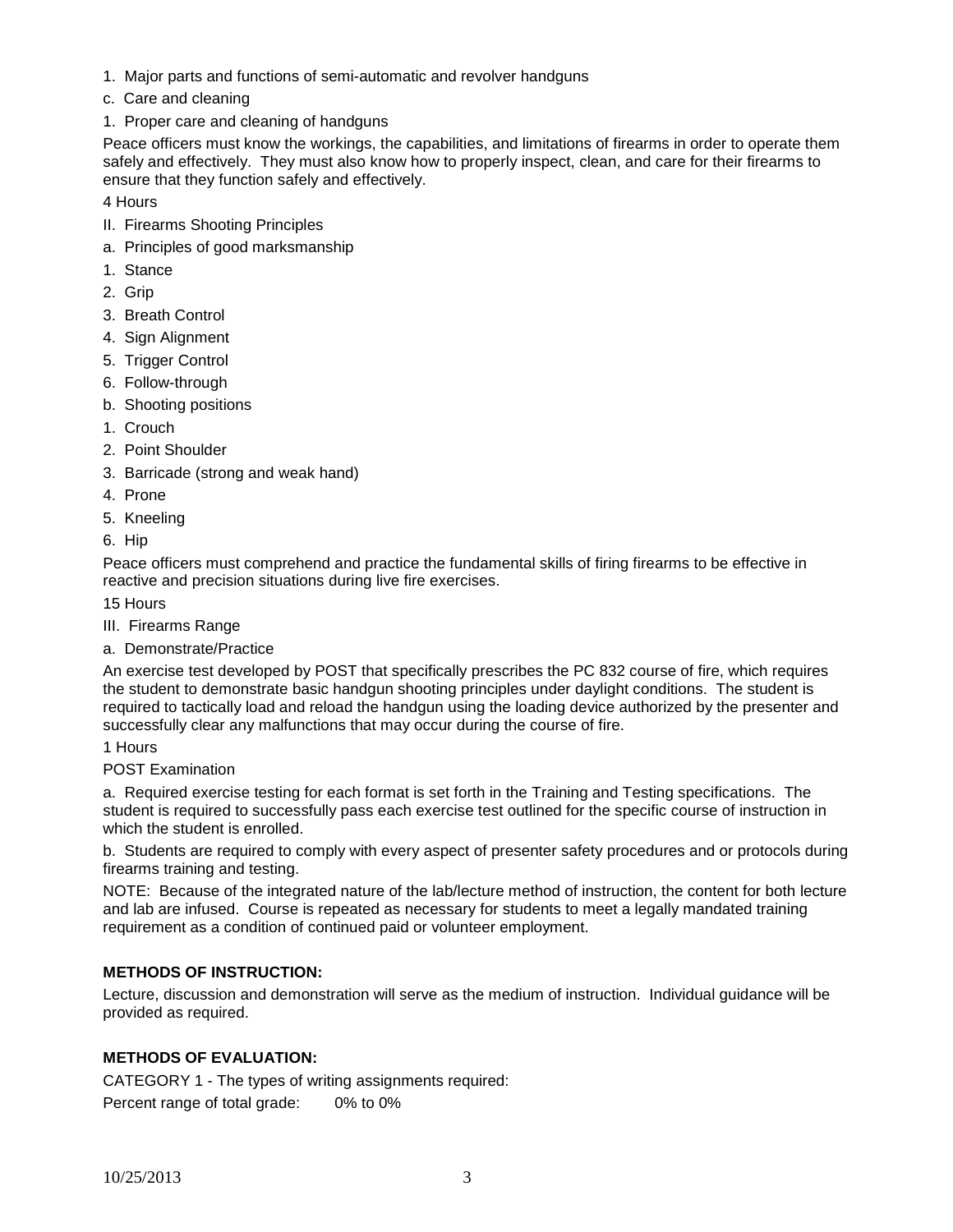CATEGORY 2 -The problem-solving assignments required: Percent range of total grade: 0% to 0%

CATEGORY 3 -The types of skill demonstrations required: Percent range of total grade: 65 % to 85 % Class Performance/s Performance Exams

CATEGORY 4 - The types of objective examinations used in the course: Percent range of total grade: 15 % to 25 % Multiple Choice

CATEGORY 5 - Any other methods of evaluation: Percent range of total grade: 15 % to 25 %

#### **REPRESENTATIVE TEXTBOOKS:**

n/a

## **ARTICULATION and CERTIFICATE INFORMATION**

Associate Degree: CSU GE: IGETC: CSU TRANSFER: Transferable CSU, effective 199970 UC TRANSFER: Not Transferable

#### **SUPPLEMENTAL DATA:**

Basic Skills: N Classification: I Noncredit Category: Y Cooperative Education: Program Status: 1 Program Applicable Special Class Status: N CAN: CAN Sequence: CSU Crosswalk Course Department: JLE CSU Crosswalk Course Number: 131 Prior to College Level: Y Non Credit Enhanced Funding: N Funding Agency Code: Y In-Service: N Occupational Course: B Maximum Hours: Minimum Hours: Course Control Number: CCC000137327